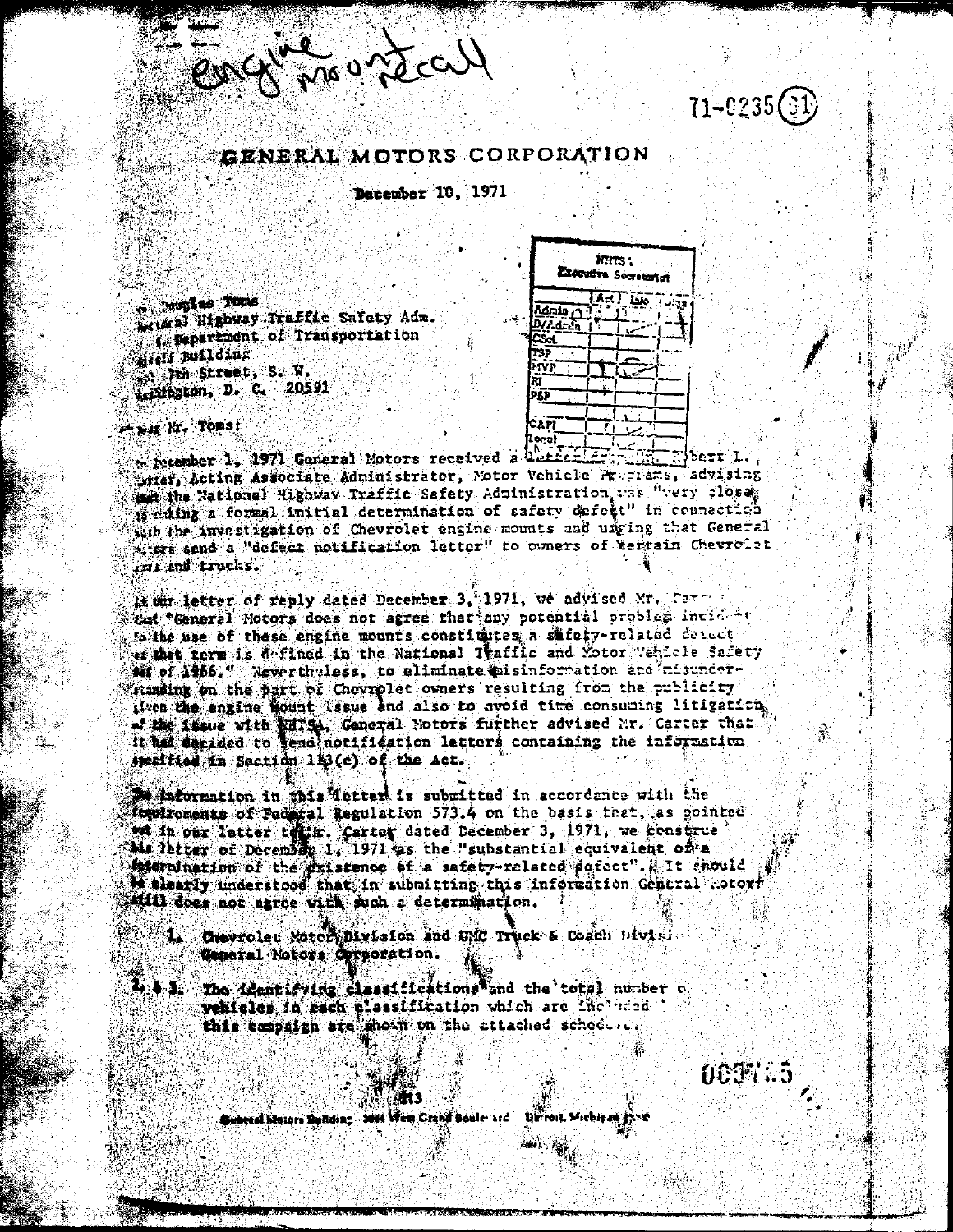Mr. Douglas Toms December 10, 1971 Page Two

 $71 - 0235$  (ce)

There is no reasonable basis for us to estimate the percentage of the vehicles potentially affected.

The only description of the defect is set forth in Mr. Carter's letter dated December 1, 1971.

We are unable to furnish a chronology of the principal events that were the basis of the determination made by the National Highway Traffic Safety Administration.

We sovised Mr. Carter in our letter dated December 3. 1971 7. that General Motors will send notification letters containing the information specified in Section 113(c) of the Safety Act to all known owners of 1965 through 1969 regularsize V-8 Chevrolet cars, 1967 through 1969 V-8 Camaros, 1965 through 1969 V-8 Novas, and applicable Chevrolet and GMC truck models for the years 1965 through 1970. These letters will inform owners that, at General Motors expense, dealers will install restraints which will limit the lifting of the engine should an engine moun peparate. Restraints will be installed on all of the above-described vehicles which, at the time they are presented to the dealer, are equipped with non-interlocking type front engine mounts.

8. Three copies of the Chevrolet Dealer Bulletin were submitted to you by our letter dated Licember 8, 1971. Copies of other applicable documents will be furnished to you as soon as they become available.

Very truly yours.

C. Bat.s Director, Service Section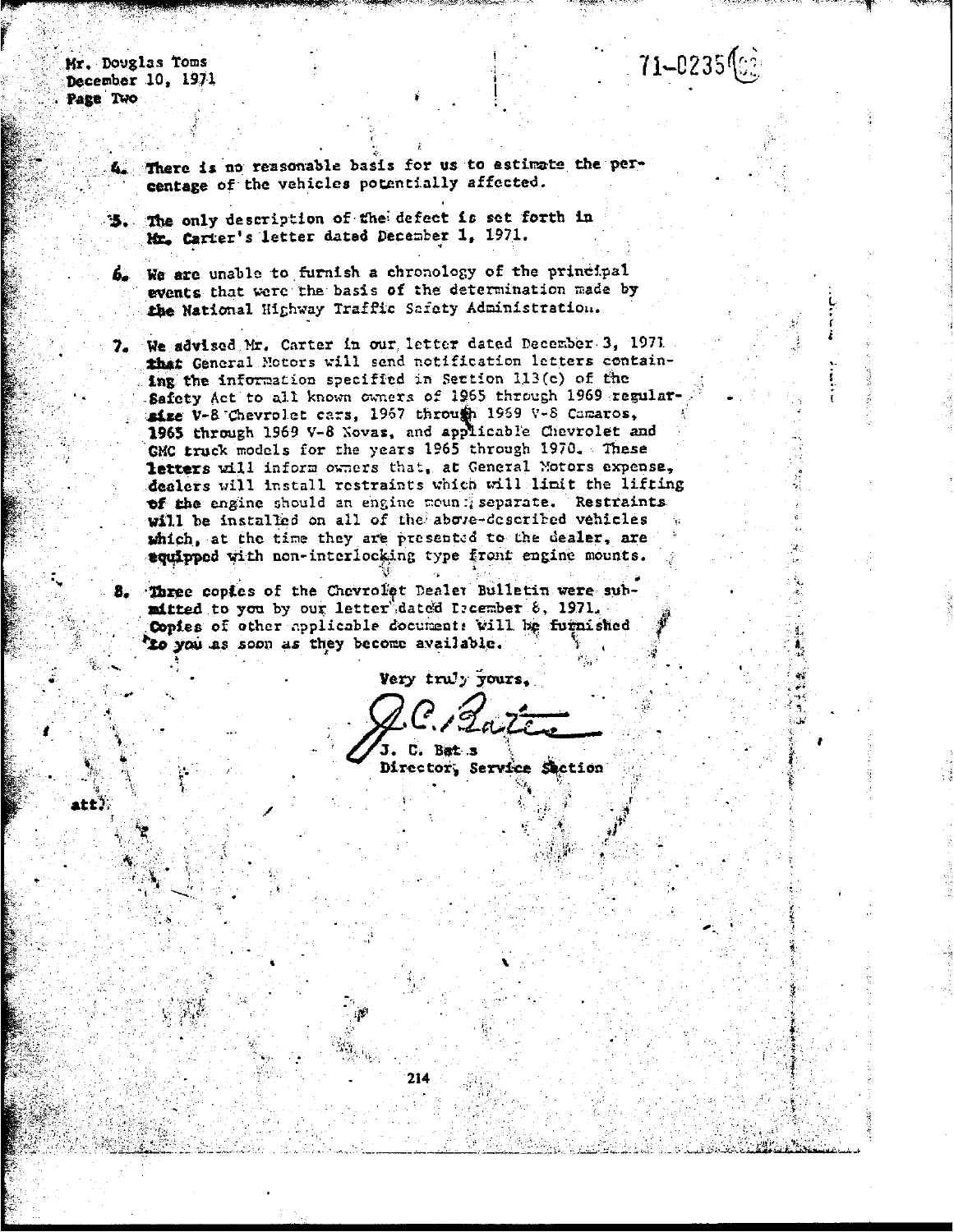| 11,638<br>159,721<br>88,773<br>149,911<br>19,261<br>33,221<br><b>LOTAL.</b>                                     | $-0235(03)$<br>492,525                                                                                                                |
|-----------------------------------------------------------------------------------------------------------------|---------------------------------------------------------------------------------------------------------------------------------------|
| 15,758<br>1,925<br>11,862<br>10,717<br>ڹ<br>؞ۼ                                                                  | 1971<br>40,262<br>MOIDRS<br>$\ddot{a}$<br>$\frac{1}{2}$<br>ミネイ                                                                        |
| 396<br>2,413<br>1,265<br>$\begin{bmatrix} \frac{1}{2} & \frac{1}{2} \\ \frac{1}{2} & \frac{1}{2} \end{bmatrix}$ | DECEMBER<br><b>GENERAL</b><br>4,074<br>2,2,3,7,7<br>こんりゅう<br>のごとに                                                                     |
| 155,383<br>76,515<br>132,888<br>30,921<br>33, 221<br>192.261<br>֧֓֕׆֧֪֧<br>׆                                    | 448,189                                                                                                                               |
| 1,300,248<br>1,144,876<br>1,285,450<br>1,207,620<br>1,175,980<br>TOTAL                                          | 6, 114, 174<br>$\frac{58}{3}$<br>30,476<br>15,225<br>26,261<br>3,423<br>TOTAL<br>$\frac{1}{2}$                                        |
| 295<br><b>250</b><br>167,344<br>CRIMARO<br>167,<br>147,                                                         | ð,<br>$\frac{89}{2}$<br>481.<br>280<br>750<br>157<br>127<br>信候<br>$\frac{1}{2}$                                                       |
| CHEVY II<br>84,453<br>14,389<br>39, 113<br>45.154<br>23,611                                                     | GMC TRUCK<br>206,720<br>နှစ်<br>ကို<br>8,593<br>1,016<br>.2,810<br>2,610<br>2,256<br>$n \, \mathbf{d}_{\mathbf{u}}$                   |
| 1,072,952<br>0.48, 500<br>1,08,891.1<br><b>CHEVROLET</b><br>874,015<br>195.194.4                                | .565<br>23,170<br>28,710<br>535<br>12,483<br>1,167<br>$-425$<br>$\sum_{n=1}^{\infty}$<br>$\ddot{5}$<br>Š<br>$\tilde{\Omega}$ ,<br>in, |
| 1965<br>1968<br>1970<br>1969<br>3962<br>1967                                                                    | <b>TOTAL</b><br>TOTAL<br>1967<br>1970<br>1953<br>1539<br>1966<br>1965<br>215                                                          |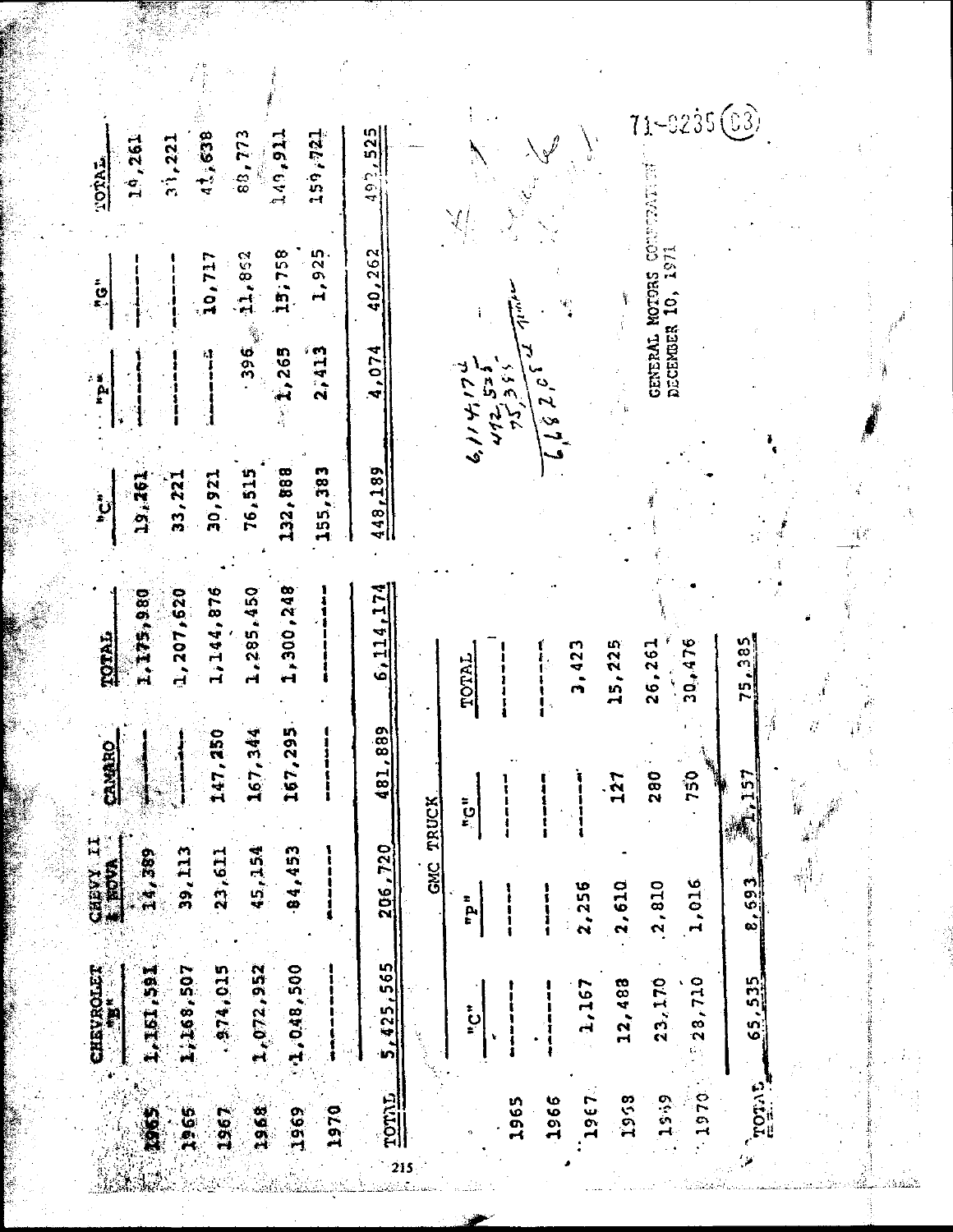

in sel

entrat opforme

71<del>-</del>0235

**CSD 14** 

Attn. Service Manager

ALL CHEVROLET DEALERS

1970 LIGHT DUTY TRUCKS ...

es was a soron ew mot

 $\sigma_{\bullet}$ 

 $\sim$   $\sim$ 

jakan 2011 - Cronicle and the same of the same of the same of the same of the same of the same of the same of the same of the same o<br>The same of the same of the same of the same of the same of the same of the same of the same of the same of th

1990 BN20011

composition will

**Rooms and Security Association** 

tin m

to:

The National Highway Traffic Safety Administration, U. S. Department of Transportation, has written to General Motors urging Chevrolet Division to take corrective action due to possible secondary effects on throttle and transmission linkage and power *Frake* assist which may result from engine mount separation. The NHTSA also issued a Consumer Protection Bulletin on October 15, 1971, covering such conditions.

While Chevrolet does not agree that the problem constitutes a safety related defect as defined by the National Traffid and Motor Vehicle Safety Act of 1966, it recognizes potential secondary conditions as follows:

The separation of either a right or left front engine 2010 mount in and of itself has essentially no adverse effect on Vehicle operation. The engine will continue to restupth the separated mount and maintain its relative position in the car aided by the other front mount and by the rear (fransmission) mount. The car will operate normally under nearly all driving conditions.

Hard acceleration in forward gears will tend to lift the left side of the engine, and should a left mount be separated, the engine lift is opposed only by the weight of the engine and transmission assembly. As speed increases, the torque reaction forces, which lessen as rbad speed increases, are overcome by the opposing<br>weight force so that the engine lowers to its normal position.

A separated mount will permit engine lift which may affect throttle linkage, momentarily increasing the throttle opening possibly to full throttle. This effect would basically be noted on medium to heavy acceleration from a low-speed start. Let turns aggravate the condition as the centrifugal force of the turn suptlements the engine torque reaction. As the vehicle speed increases. the torque reaction is reduced and the engine-transmissions weight will return the engine to normal position and throttle returns to idle or wherever the driver holds it

 $216.$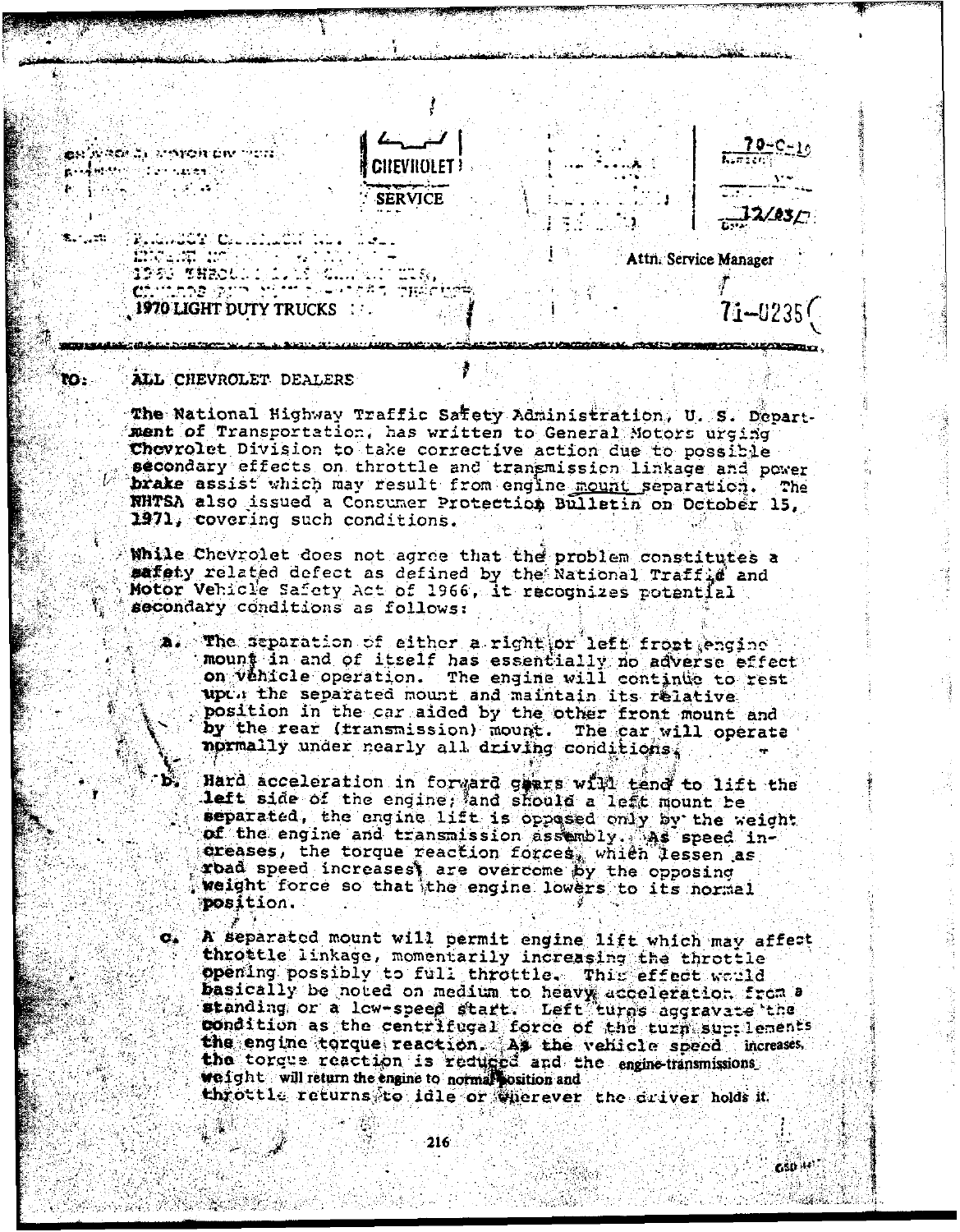$70 - C - 10$ vamber U T section : Page No. 2

> This effect on throttle control varies consideration vehicle to wehicle with vehicles equipped with a high torque engine being more susceptible. Engine torque lift can only be encountered at approximately maximum speeds of 15 to 30 mph dependent upon available engine torque, torque multiplication in the transmission and axle. tire traction, etc. Above these speeds, there is not sufficient torque reaction to cause engine lift with possible secondary effects.

 $\frac{1}{2}$   $\frac{1}{21}$   $\frac{0235}{05}$ 

 $d_{\star}$ An affect on power brake assist may result on regular 1967 thru 1969 Chevrolet passenger models when engine lift is sufficient to pull the vacuum line and/or check valve loose from the power brake booster. Braking action : is retained but without the power assist. Other passenger models and trucks are not so affected.

In a relatively lew cases, engine torque lift may disengage transmission and/orclutch linkage. On vehicles equipped<br>with manual transmissions, unit will normally stay in gear with manual transmissions, selected; however, clutch will be inoperative. On vehicles with automatic transmissions, normally the linkage will go to neutral with further gear selection not available.

Steering is not affected.

There is generally adequate warning to the driver at the first occurrence due to the engine fan contacting, the shroud. The resultant noise is significant. There may be some vehicles without shrouds, particularly truck models; however, even here, the engine movement? should be felt and be audible.

It must be recognized that engine mounts may well separate as the result of accidents as the engine transmission mass cannot be restrained by the mounts during hard impacts. Subsequent engine now ment may well distort, disengage, etc., other engine components, ma/or linkages. Aeported instances of suddenly increasing speads. be attributed to engine mount separation.

As a result of the publicity which has been given to the engine rount issue, there is a great deal of misinformation and misunderstanding on the part of Chevrolet owners which we are anxious to pliminate as soon as possible. Therefore, Chevrolet is proceeding 10 fecali vehicles subject to this campaign to install restraints Thich will limit engine lift and eliminate possible secondary **Iffects of engine mount separation.**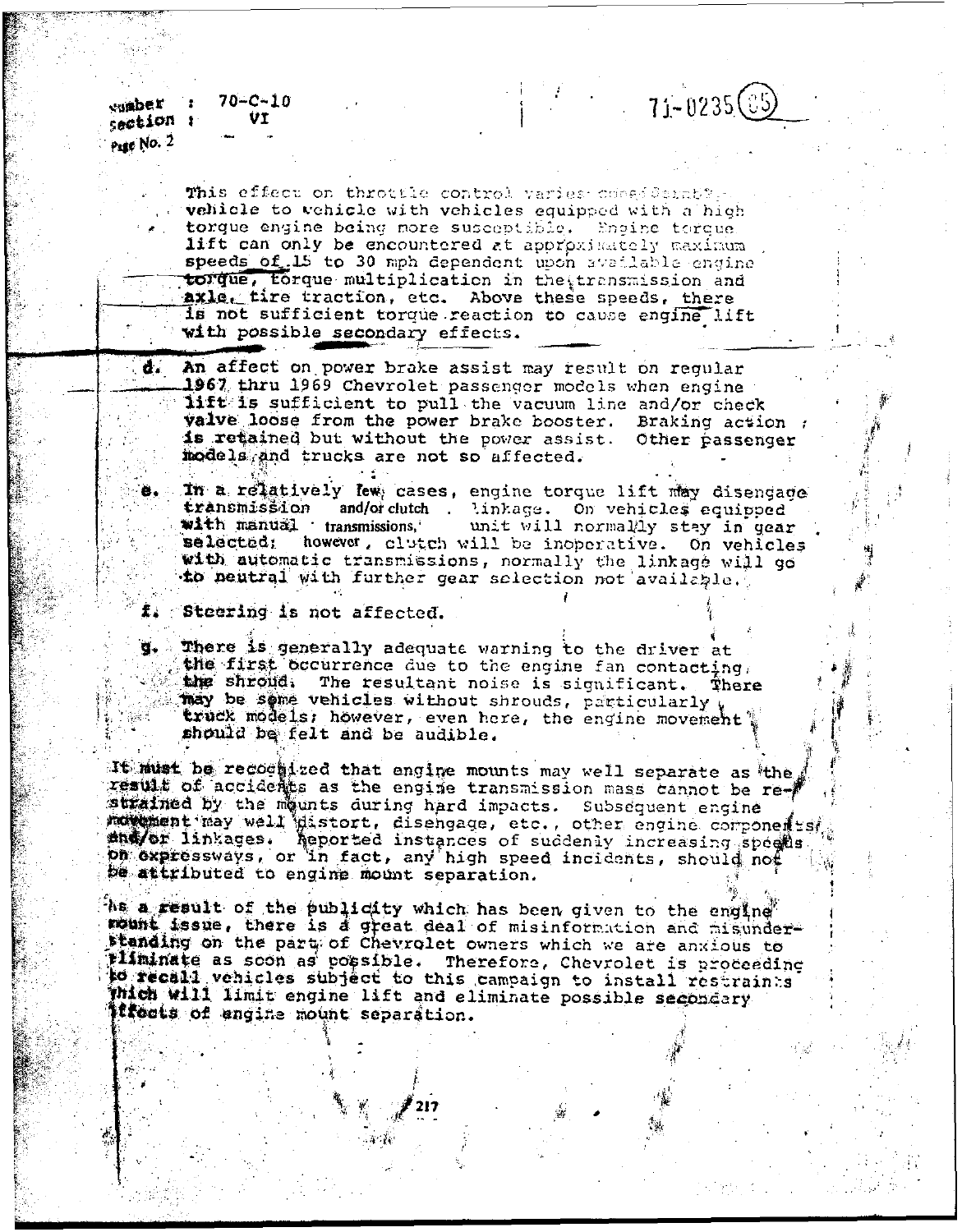$70 - C - 10$ Number Section : VI  $P$ age No.:  $\overline{z}$  $\overline{3}$   $\overline{3}$ 

 $171 - 0235$  (

- 『西海邊議論』に呼ばれる場合議会の問題書で、学習演

### **MENICLES INVOLVED**

Vehicles subject to the recall activities are as follows:

| 1965 through 1969  | Chevrolet with V-8 engine.             |
|--------------------|----------------------------------------|
| 1965 through 1969  | Chevy II and Nova with V-8 engine.     |
| 1967 through 1969  | Camaro with V-8 engine.                |
| 1955 through 1970. | "C" & "P" 10 through 30 series trucks  |
|                    | with V-8 engine and automatic trans-   |
|                    | mission.                               |
| 1967 through 1970  | G-10 and G-30 Chevy Vans and Sportvans |
|                    | · with V-8 engine.                     |

### MODIFICATION

Basically on passenger cars, the modification will be the installation of restraining cable units (Figure 1) that will limit arging movement in the event of mount separation. On truck medcls, the modification will be the addition of metal straps between mounts and frame brackets. Parts are being processed which time a supplement to this bulletin concerning the installation of applicable cable, metal strap and/or mount units will be issued. Some few engine applications will still require the installation of interlock mounts or a combination of the interlook mount and cable. These are as follows:

| <b>MODEL YEAR</b> | VEHICLE                                                                                     | MODIFICATION                                              |
|-------------------|---------------------------------------------------------------------------------------------|-----------------------------------------------------------|
| 1965<br>20. I     | Chevrolet with 409 cu. in. Interlock mounts -<br>engine                                     | both sides.                                               |
| 1969              | Camaro with 302 or 350 cu. Interlock mount $\pm$<br>in. engine and air con-<br>ditioning    | left side: cable<br>$\text{unit}$ - $\forall$ ight side.  |
| 1969              | Nova with 307 or 327 cu.<br>in. engine and air con-<br>ditioning                            | Interlock mount<br>left side; cable<br>unit - right side. |
| -1989             | Chevrolet and Camaro<br>with 396 or 427 cu. $in.$<br>engine, air conditioning<br>and A.I.R. | Tinterlock mounts -<br>both sides.                        |
|                   | Presently, the only service replacement mount available from                                |                                                           |

 $$ only type that should be used for repair on any mount replacement on Chevrolet models, 1958 through 1971. The interlock to it an important improvement, and use of engine mounts without the interlock feature of modification of the interlock for ease of installation, does not represent **esptable, service procedures.** 

218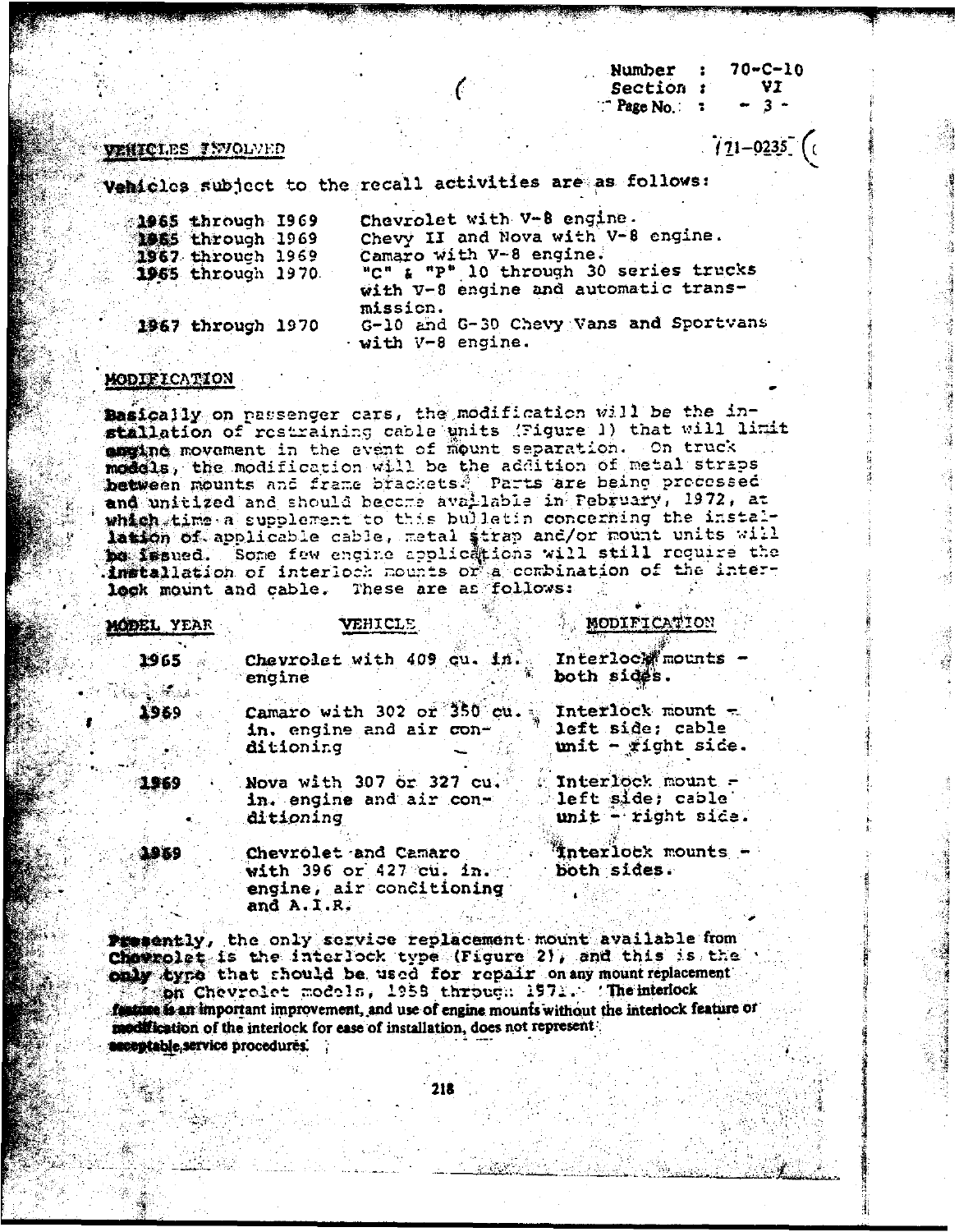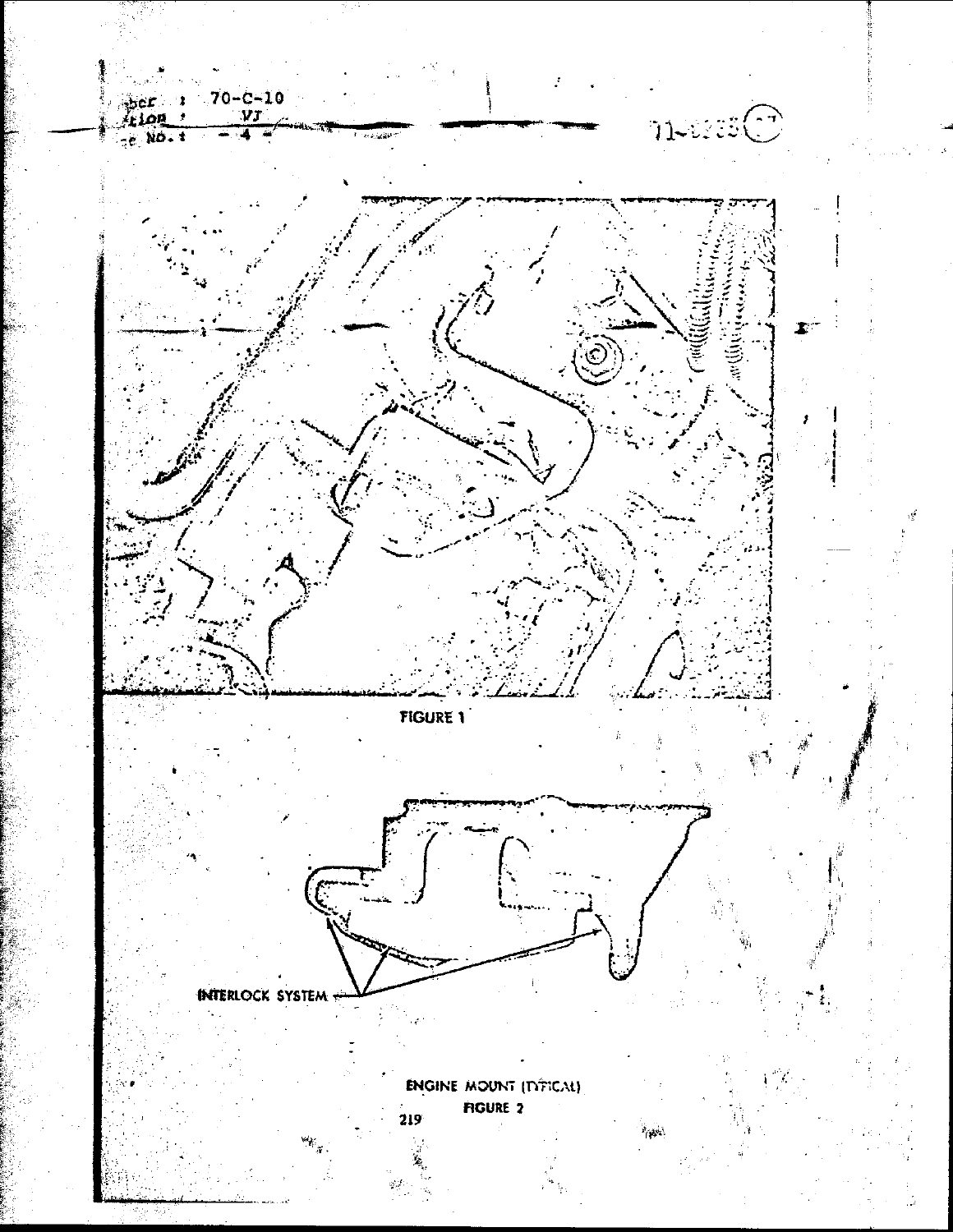Bxcept for those vehicles listed under 'Modification" on which Anspection of Count Peplacerant remains the responsibility of the present of the control of do not apply. Chevrolet will provide at no cost to the owners, installation of the restraining cables as soon as available.

**The engine mount warranty coverage for the years 1965-70 is:**<br>1965 and 1966 - Engine mounts are subject to the vehicle

warranty for these model years. The vehicle warranty was limited to 24 months from the date of sale to the original retail purchaser or until it has been driven original retail purchaser or until it has been driven<br>for 24,000 miles, whichever first occurs.

1967 through 1970 - Engine mounts are subject to the power<br>train warranty for those years applicable. This warranty applies until the expiration of five (5) years from the date of delivery to the original retail purchaser or until it has been driven for 50,000 miles, whichever first occurs, subject to the limitation of the warranty for the particular model year.

220

Chevrolet Motor Division General Motors Corporation

**Number : 70.**<br>Section :

Page No. :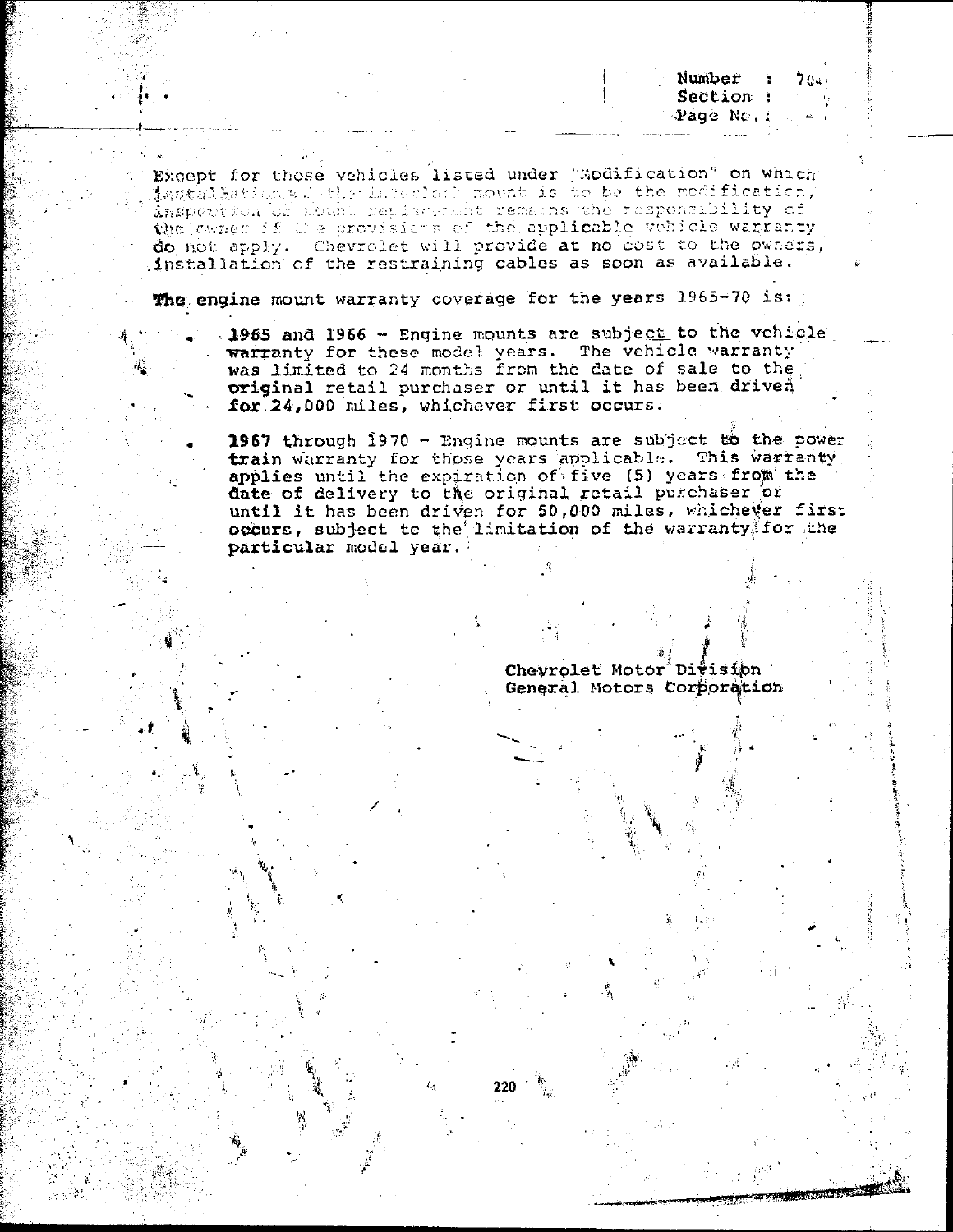IMPORTANT-All Syrvice Personnel Should Read and Littial

GROUP! OF GASOLINE ENGINE DATE: December 22, 1971 <u>i i pazmiti stranovnik provinci izvačni</u>  $71 - 0235(03)$ 

their Builto Romanic Bill

Subject: Models:

**ENGINE MOUNTS WITH V-8 ENGINES** 

1967 - 1970 1500-2500-3500 MODEL TRUCKS

The Millonal Highway Traffic Safety Adminisssies, U.S. Department of Transportation, has aritra to General Motors urging General Motors sure corrective action due to possible secondary. eteris on throttle and transmission linkage which ar result from engine mount separation. The **SITEA also issued a Consumer Protection Bulletin** # Gelober 15, 1971, covering such conditions.

while OMC does not agree that the problem institutes a safety related defect as defined by 14 National Traffic and Motor Venicle Safety Act #1966, it recognizes potential secondary conditions is follows:

The separation of either a right or left front theine mount in and of flach has essentially no adverse effect on vehicle operation. The engine will continue to rest upon the separated mount ind mathtain its relative position in the vehicle alded by the other front mount and by the rear (transmission) mount. The vehicle will operate dormally under nearly all driving conditions.

\* Hard acceleration in forward gears will tend to lift the left side of the engine: and should a left mount be separated, the engine lift is opposed the weight of the engine and transmistion assumidy. As speed increases, the torque fouclien forces, which lessen as road speed increases, are overcome by the opposing weight force so that the engine lowers to its normal Dosítico.

A separated mount will permit engine lift which thay affect furotile linkage, momentarily increasing the throttle opening possibly to full theorie. This effect would basically tie noted on medium to heavy acceleration from a standing <sup>64</sup> a low-speed start. Left turns aggravate the condition as the centrifugal force of the turn supplements the engine torque reaction. As the vm **Wanned Increases, the torque reaction is reduced** of the drains transmission waight will return the eng-**We want position and throttle returns to idle or Cardi, the driver holds it.** 

فبالغماني يتشمعها ليبرر

This effect on throttle control varies considerably from vehicle to vehicle with vehicles equipped with a high-torque engine being more. susceptible. Engine terque lift can only be encountered at approximately maximum speeds of 15 to 30 mph dependent upon available engine torque, torque multiplication in the transmission and axie, tire traction, etc. Above these speeds, there is not sufficient torque reaction to cause engine lift with passible secondary effects.

NUMBER-70-C-A

d. Braking is not affected.

e. In a relatively few cases, engine for puelift may disengage transmission and or clutch linkage On vehicles equipped with manual transmist sions, unit will normally stay in gear selected;2 however, clutch will be inoperative. On vehicles with automatic transmissions, normally the linkage will go to neutral with further gear selection not available.

Steering is not affected. Ł.

g. There is generally adequate warning to the driver at the first occurrence due to the engine fan contacting the shroud. The resultant noise is significant. On models without shrouds the engine movement should be felt and be audible.

It must be recognized that engine mounts may well separate as the result of accidents as the engine transmission mass cannot be restrained by ... the mounts during hard impacts. Subsequent engine movement may well distort, disengage, etc., other engine components and or linkages. Reported instances of suddenly increasing speeds on expressways, or in fact, any high speed incidents, should not be attributed to engine mount separation.

As a result of the publicity which has been given to the engine mount issue, there may be an great deal of misinformation and mischderstanding on the part of GMC owners which we are anxious to eliminate as soon as possible. Therefore, GMC is proceeding to recall vehicles subject to this campaign to install restraints which will limit engine lift and eliminate possible secondary effects of engine mount separation.

221

بالمهم للمكان والأباري